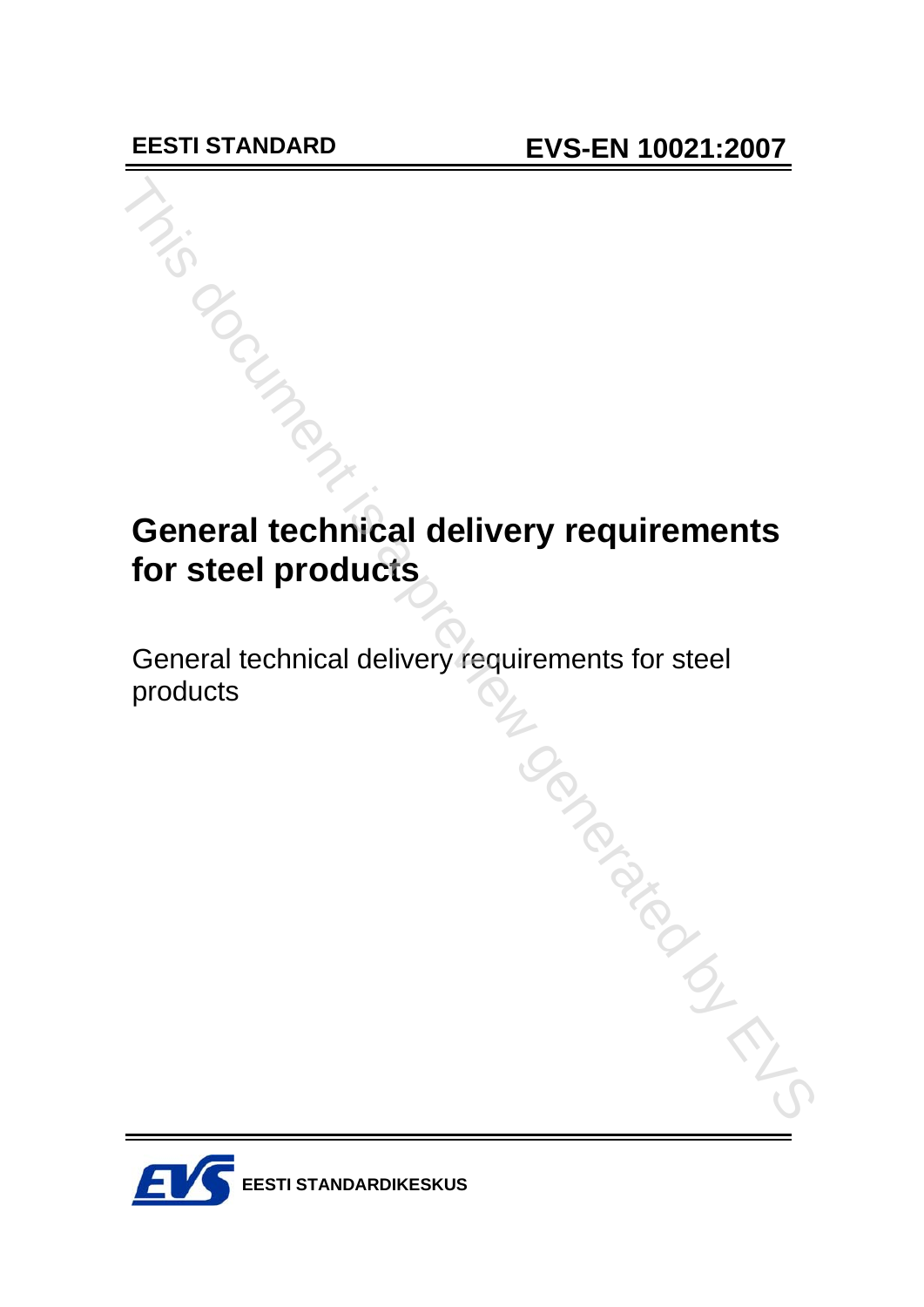#### **EESTI STANDARDI EESSÕNA**

| Käesolev Eesti standard EVS-EN         | This Estonian standard EVS-EN                 |
|----------------------------------------|-----------------------------------------------|
| 10021:2007 sisaldab Euroopa standardi  | 10021:2007 consists of the English text of    |
| EN 10021:2006 ingliskeelset teksti.    | the European standard EN 10021:2006.          |
| Käesolev dokument on jõustatud         | This document is endorsed on 29.01.2007       |
| 29.01.2007 ja selle kohta on avaldatud | with the notification being published in the  |
| teade Eesti standardiorganisatsiooni   | official publication of the Estonian national |
| ametlikus väljaandes.                  | standardisation organisation.                 |
| Standard on kättesaadav Eesti          | The standard is available from Estonian       |
| standardiorganisatsioonist.            | standardisation organisation.                 |
|                                        |                                               |

| EESTI STANDARDI EESSÕNA                                                                                                                                                                                                     | <b>NATIONAL FOREWORD</b>                                                                                                                                                                                              |
|-----------------------------------------------------------------------------------------------------------------------------------------------------------------------------------------------------------------------------|-----------------------------------------------------------------------------------------------------------------------------------------------------------------------------------------------------------------------|
|                                                                                                                                                                                                                             |                                                                                                                                                                                                                       |
| Käesolev Eesti standard EVS-EN<br>10021:2007 sisaldab Euroopa standardi<br>EN 10021:2006 ingliskeelset teksti.                                                                                                              | This Estonian standard EVS-EN<br>10021:2007 consists of the English text of<br>the European standard EN 10021:2006.                                                                                                   |
| Käesolev dokument on jõustatud<br>29.01.2007 ja selle kohta on avaldatud<br>teade Eesti standardiorganisatsiooni<br>ametlikus väljaandes.                                                                                   | This document is endorsed on 29.01.2007<br>with the notification being published in the<br>official publication of the Estonian national<br>standardisation organisation.                                             |
| Standard on kättesaadav Eesti<br>standardiorganisatsioonist.                                                                                                                                                                | The standard is available from Estonian<br>standardisation organisation.                                                                                                                                              |
|                                                                                                                                                                                                                             |                                                                                                                                                                                                                       |
| Käsitlusala:<br>This European Standard specifies the<br>general technical delivery requirements<br>for all steel products covered by EN<br>10079 with the exception of steel castings<br>and powder metallurgical products. | Scope:<br>This European Standard specifies the<br>general technical delivery requirements<br>for all steel products covered by EN<br>10079 with the exception of steel castings<br>and powder metallurgical products. |
|                                                                                                                                                                                                                             |                                                                                                                                                                                                                       |
|                                                                                                                                                                                                                             |                                                                                                                                                                                                                       |
|                                                                                                                                                                                                                             |                                                                                                                                                                                                                       |
| ICS 77.140.01                                                                                                                                                                                                               |                                                                                                                                                                                                                       |
| Võtmesõnad:                                                                                                                                                                                                                 |                                                                                                                                                                                                                       |
|                                                                                                                                                                                                                             |                                                                                                                                                                                                                       |
|                                                                                                                                                                                                                             |                                                                                                                                                                                                                       |
|                                                                                                                                                                                                                             |                                                                                                                                                                                                                       |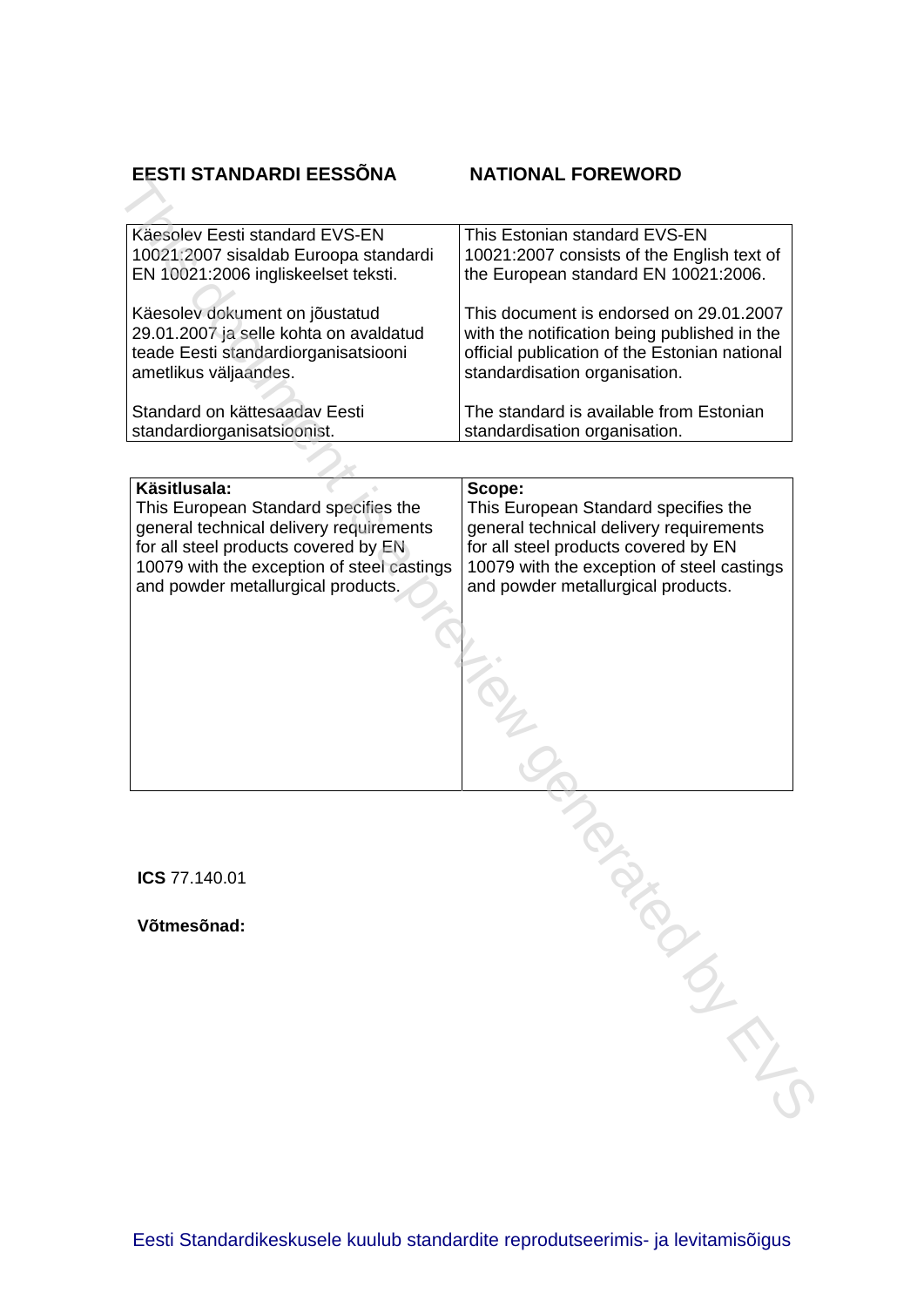## EUROPEAN STANDARD NORME EUROPÉENNE EUROPÄISCHE NORM

## **EN 10021**

December 2006

ICS 77.140.01 Supersedes EN 10021:1993

English Version

#### General technical delivery conditions for steel products

Conditions générales techniques de livraison des produits en acier

Allgemeine technische Lieferbedingungen für **Stahlerzeugnisse** 

This European Standard was approved by CEN on 25 November 2006.

CEN members are bound to comply with the CEN/CENELEC Internal Regulations which stipulate the conditions for giving this European Standard the status of a national standard without any alteration. Up-to-date lists and bibliographical references concerning such national standards may be obtained on application to the Central Secretariat or to any CEN member.

This European Standard exists in three official versions (English, French, German). A version in any other language made by translation under the responsibility of a CEN member into its own language and notified to the Central Secretariat has the same status as the official versions.

CEN members are the national standards bodies of Austria, Belgium, Cyprus, Czech Republic, Denmark, Estonia, Finland, France, Germany, Greece, Hungary, Iceland, Ireland, Italy, Latvia, Lithuania, Luxembourg, Malta, Netherlands, Norway, Poland, Portugal, Romania, Slovakia, Slovenia, Spain, Sweden, Switzerland and United Kingdom.



EUROPEAN COMMITTEE FOR STANDARDIZATION COMITÉ EUROPÉEN DE NORMALISATION EUROPÄISCHES KOMITEE FÜR NORMUNG

**Management Centre: rue de Stassart, 36 B-1050 Brussels**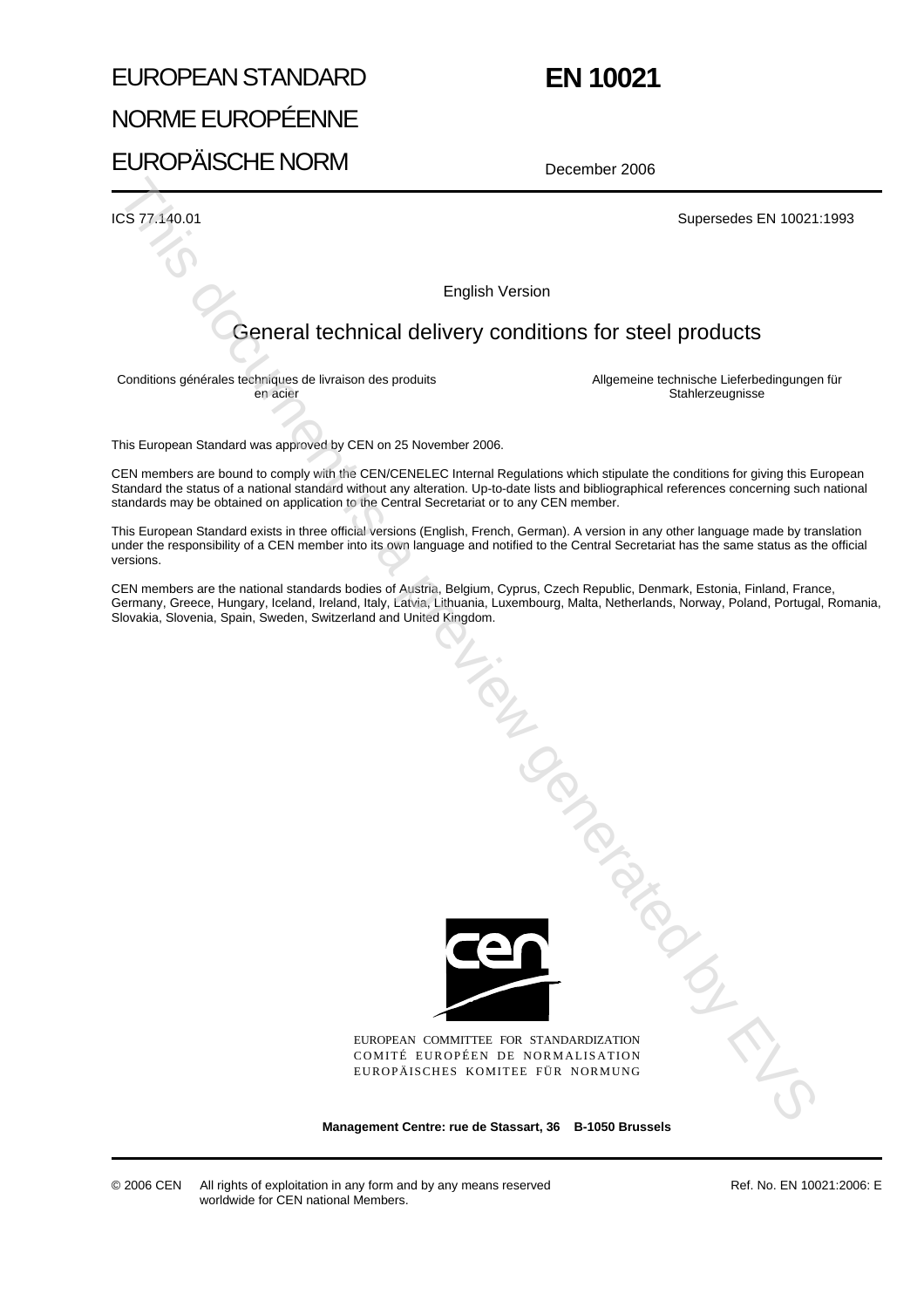# **Contents**

|                | Page |
|----------------|------|
|                |      |
| 1              |      |
| $\mathbf{2}$   |      |
| 3              |      |
| 4              |      |
| 5              |      |
| 6              |      |
| $\overline{7}$ |      |
| 7.1            |      |
| 7.2<br>7.3     |      |
| 7.4            |      |
| 7.4.1          |      |
| 7.4.2<br>7.4.3 |      |
| 7.4.4          |      |
| 8              |      |
| 8.1            |      |
| 8.2<br>8.3     |      |
| 8.3.1          |      |
| 8.3.2          |      |
| 8.3.3<br>8.3.4 |      |
| 8.4            |      |
| 8.5            |      |
| 9              |      |
| 10             |      |
| 11             |      |
|                |      |
|                |      |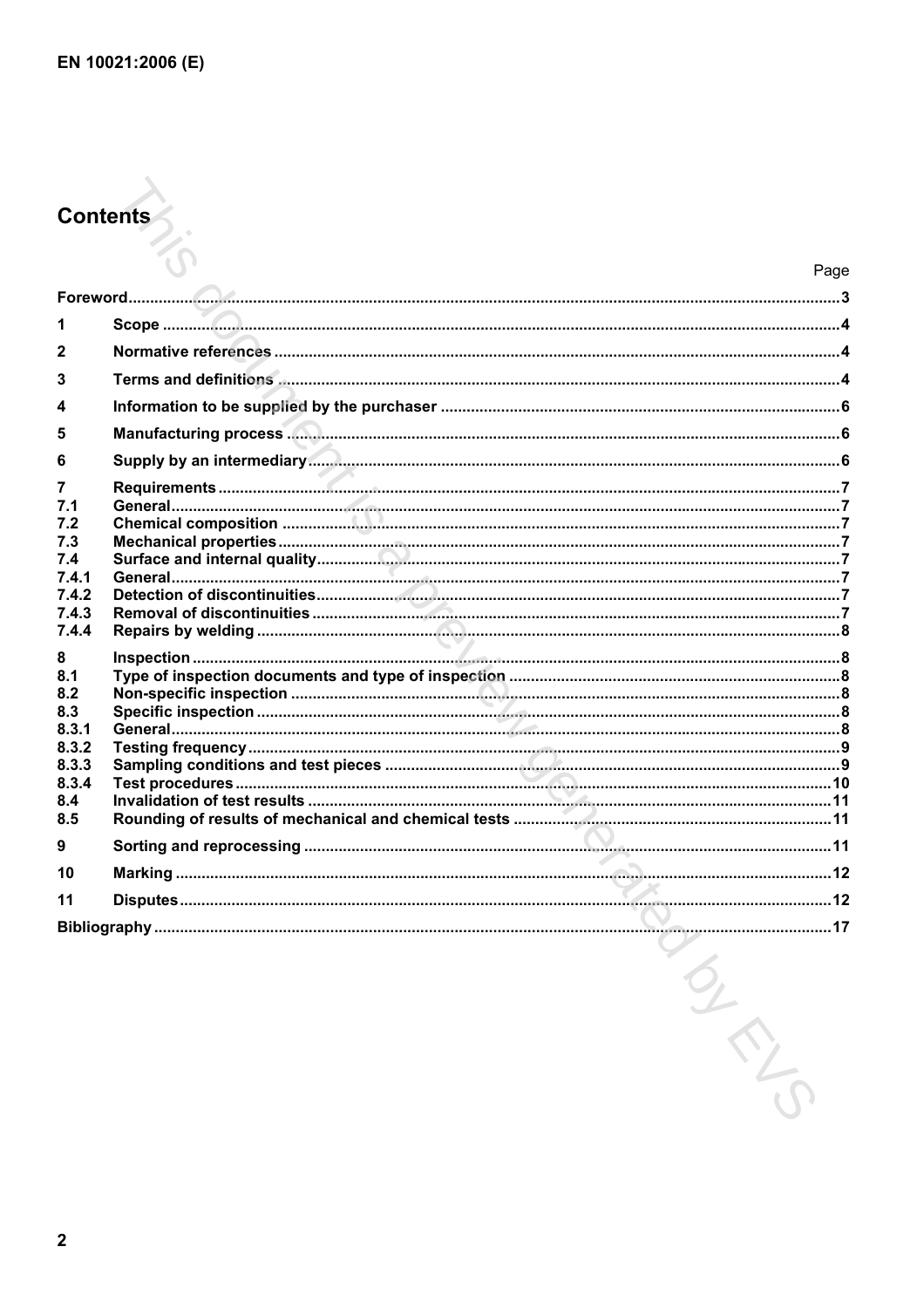### **Foreword**

This document (EN 10021:2006) has been prepared by Technical Committee ECISS/TC 9 "Technical conditions of delivery and quality control", the secretariat of which is held by IBN/BIN.

This European Standard shall be given the status of a national standard, either by publication of an identical text or by endorsement, at the latest by June 2007, and conflicting national standards shall be withdrawn at the latest by June 2007.

According to the CEN/CENELEC Internal Regulations, the national standards organizations of the following countries are bound to implement this European Standard: Austria, Belgium, Cyprus, Czech Republic, Denmark, Estonia, Finland, France, Germany, Greece, Hungary, Iceland, Ireland, Italy, Latvia, Lithuania, Luxembourg, Malta, Netherlands, Norway, Poland, Portugal, Romania, Slovakia, Slovenia, Spain, Sweden, Switzerland and United Estate Indiana, Norway, Proteina, Pórtugal. Romania. Slovakia, Slovakia, Slovakia, Slovakia, Slovakia, Slovakia, Slovakia, Slovakia, Slovakia, Slovakia, Slovakia, Slovakia, Slovakia, Slovakia, Slovakia, Slovakia, Slovakia,